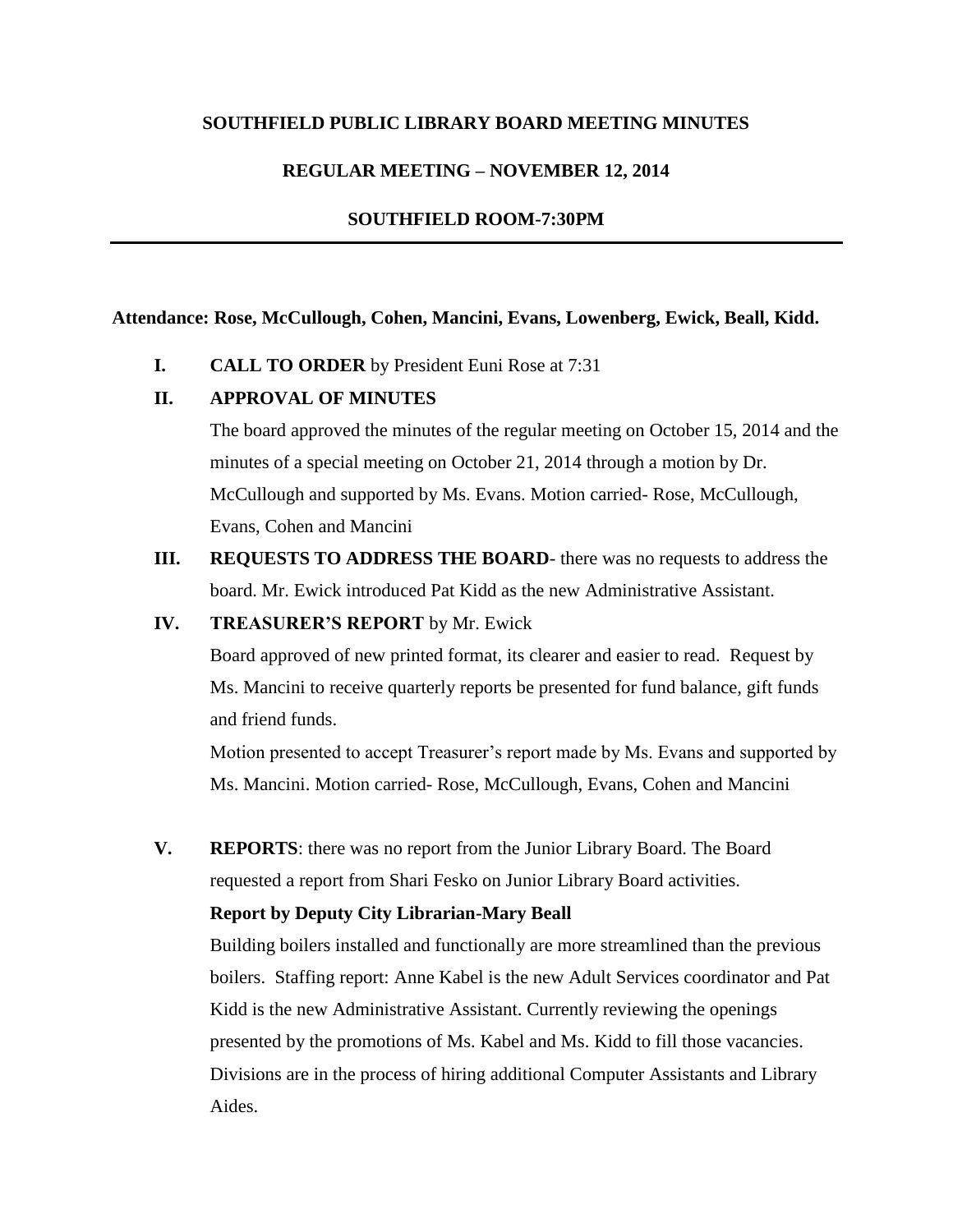Technology Intern Sarah Milroy has resigned to accept a position closer to family.

### **VI. OLD BUSINESS:**

**Vending machines**- facilities and Modern Vending are working together to resolve plumbing issues for hot beverages. Mark Brandt will be in charge of the removal of the counter in café and installation of vending machines.

A question was asked if there was room for more vending machines. There is the option to remove a payphone to make room for vending machines.

**Ideas for future directions**- handouts were presented that demonstrated options for cell phone users and to expand study areas for patron. Ideas included individual study carrels along the north wall to create more space.

There was a discussion to purchase the Open Book bronze statue perhaps to place at the library's entrance.

The options presented are down the road and presented to give Board a chance to look over.

Decision was made to prioritize needs before making decisions regarding art. Next meeting will focus on needs and priorities of the building, collections and personnel. Library management would like to return to previous levels of staffing and programming. Currently the library is not allowed to hire, a restructure has been suggested by the City Administrator. The library is looking to identify and bring in someone from the library field to conduct a study to present to City Administrator.

**Art Committee Report-** MLK Task Force would like to donate to the library a bust of Dr. Martin Luther King, Jr. The bust is not completed and full specs regarding size, width, placement and cost are not known at this time. Decision made by the Board to table the decision regarding the bust until all information is known.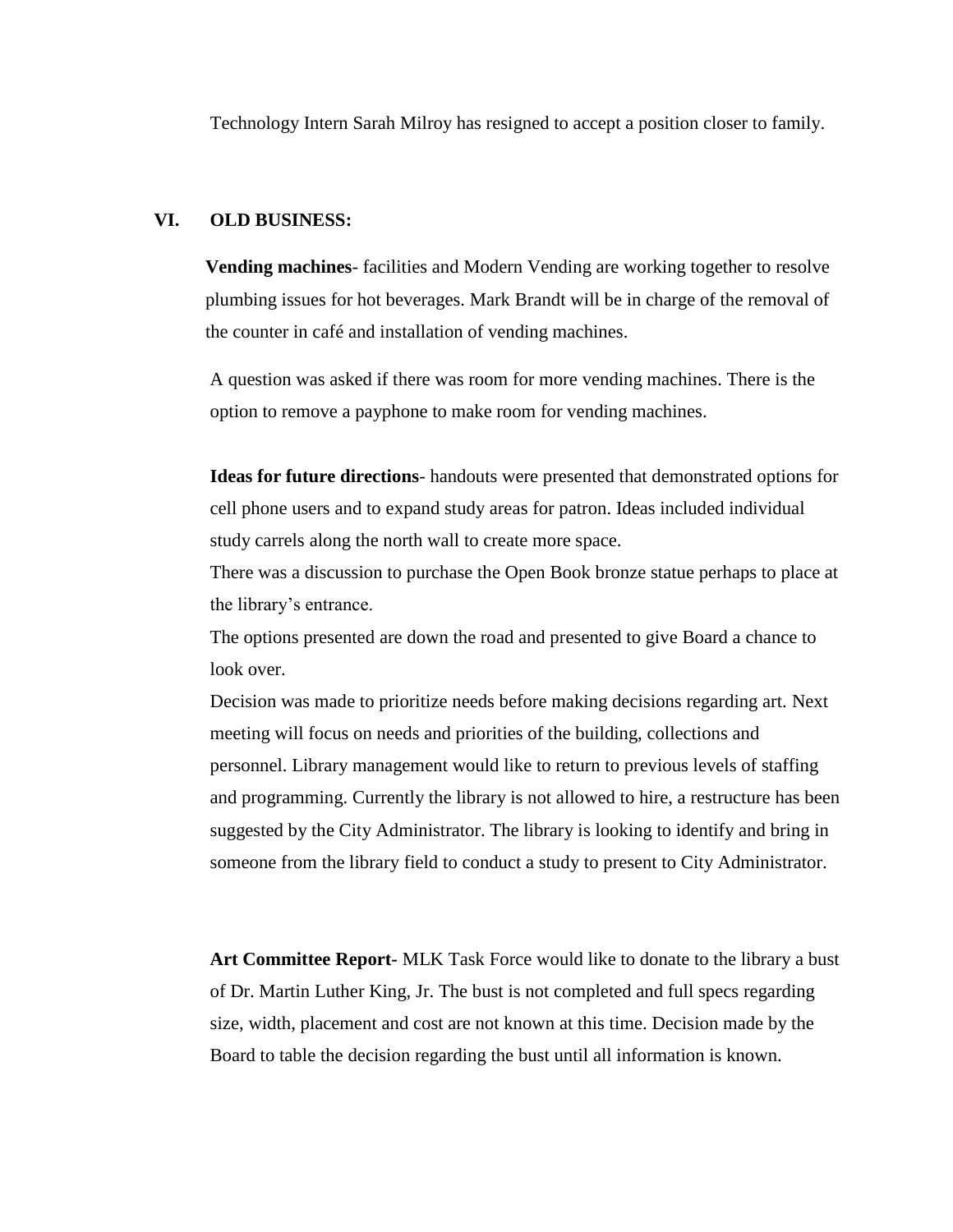The Board will review guidelines for exhibits placed in the library. Artist displaying their work should bring in items prior to display to determine if exhibit is appropriate for displaying.

**Library Board 2015 Calendar:** Meeting dates for the 2015 calendar year will be reviewed and revised. The calendar will be posted when all changes and revisions are made.

## **VII. NEW BUSINESS:**

**BOND RESOLUTION-** The bond refinance resolution was read by Dave Ewick. City Treasurer Irv Lowenberg described history of the bonds existence and the need to refinance by February 2015. The refinancing of the library bonds will save over \$250,000 annually.

Motion was made by Mr. Cohen to accept the resolution and supported by Ms. Evans. Motion carried by a vote of yes by all board members Euni Rose, Dr. Carole McCullough, Deborah Evans, Bernard Cohen, Laura Mancini. The documents were signed by Board Secretary Laura Mancini.

**Resolution number: 121114**

#### **VIII. ALL OTHER BUSINESS:**

The Lego Plus program is looking for donations of Legos to use for the program. Donated items can be given to Shari Fesko. On Saturday, the program Mission Unstoppable will take place in the meeting room.

An article written and published by Kelly Rembert of Outreach was presented to the Board.